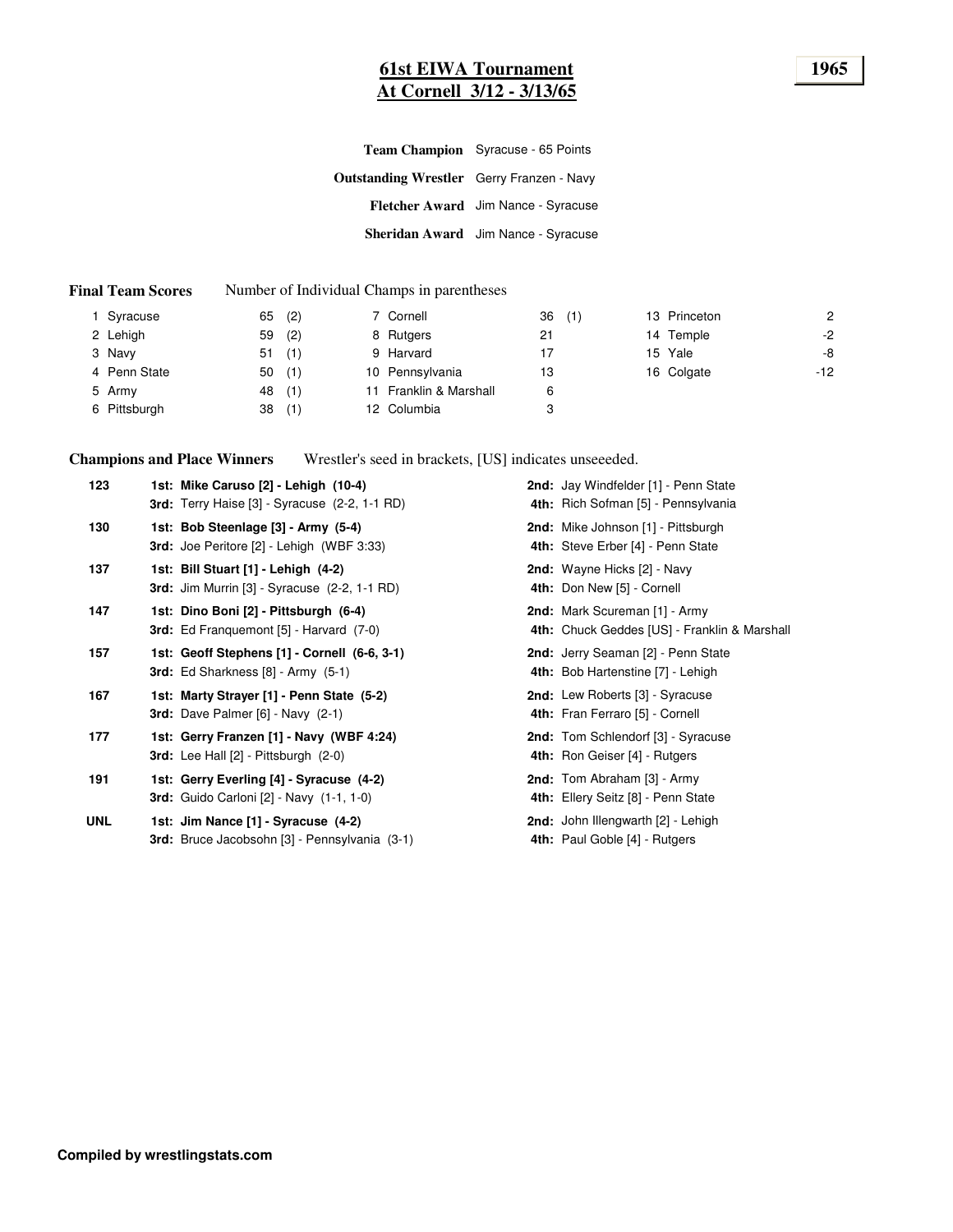### **3/12/1965 and 3/13/1965 at Cornell 1965 EIWA Championship Page 1 of 9**

#### **123 Weight Class**

| Tom Heniff, Pittsburgh [4]        |                     |                            |                           |                                       |
|-----------------------------------|---------------------|----------------------------|---------------------------|---------------------------------------|
| James Gordon, Columbia            | Tom Heniff 12-0     |                            |                           |                                       |
| Michael Wood, Franklin & Marshall |                     | Rich Sofman 8-0            |                           |                                       |
| Rich Sofman, Pennsylvania [5]     | Rich Sofman 10-0    |                            |                           |                                       |
| John Brennan, Rutgers [8]         |                     |                            |                           | Jay Windfelder 8-7                    |
| Greg McBride, Princeton           | John Brennan 8-4    |                            |                           |                                       |
| John Barber, Navy                 |                     |                            | Jay Windfelder 4-0        |                                       |
| Jay Windfelder, Penn State [1]    | Jay Windfelder 2-0  |                            |                           |                                       |
| Mike Caruso, Lehigh [2]           |                     |                            |                           | Mike Caruso 10-4                      |
| Robert Peffer, Yale               | Mike Caruso 13-1    |                            |                           |                                       |
| Mike Bailey, Army                 |                     | Mike Caruso 5-0            |                           |                                       |
| Howard Henjyoji, Harvard [7]      | Howard Henjyoji 5-0 |                            |                           |                                       |
| Terry Haise, Syracuse [3]         |                     |                            |                           | Mike Caruso 10-2                      |
| Lawrence Dake, Colgate            | Terry Haise 11-0    |                            |                           |                                       |
| Bye                               |                     | Terry Haise 4-1            |                           |                                       |
| Robert Stock, Cornell [6]         | <b>Robert Stock</b> |                            |                           |                                       |
|                                   | John Brennan        | <b>Consolation Bracket</b> | John Brennan 2-0          | Rich Sofman 6-2                       |
|                                   |                     |                            | Rich Sofman               |                                       |
|                                   | John Barber         |                            |                           |                                       |
|                                   |                     |                            |                           | Third Place: Terry Haise 2-2, 1-1 SRD |
|                                   | Robert Peffer       |                            |                           |                                       |
|                                   |                     |                            | Howard Henjyoji Fall 0:31 |                                       |
|                                   |                     |                            |                           | Terry Haise 5-0                       |
|                                   |                     |                            | <b>Terry Haise</b>        |                                       |
|                                   | Howard Henjyoji     |                            |                           |                                       |
|                                   |                     |                            |                           |                                       |
|                                   |                     |                            |                           |                                       |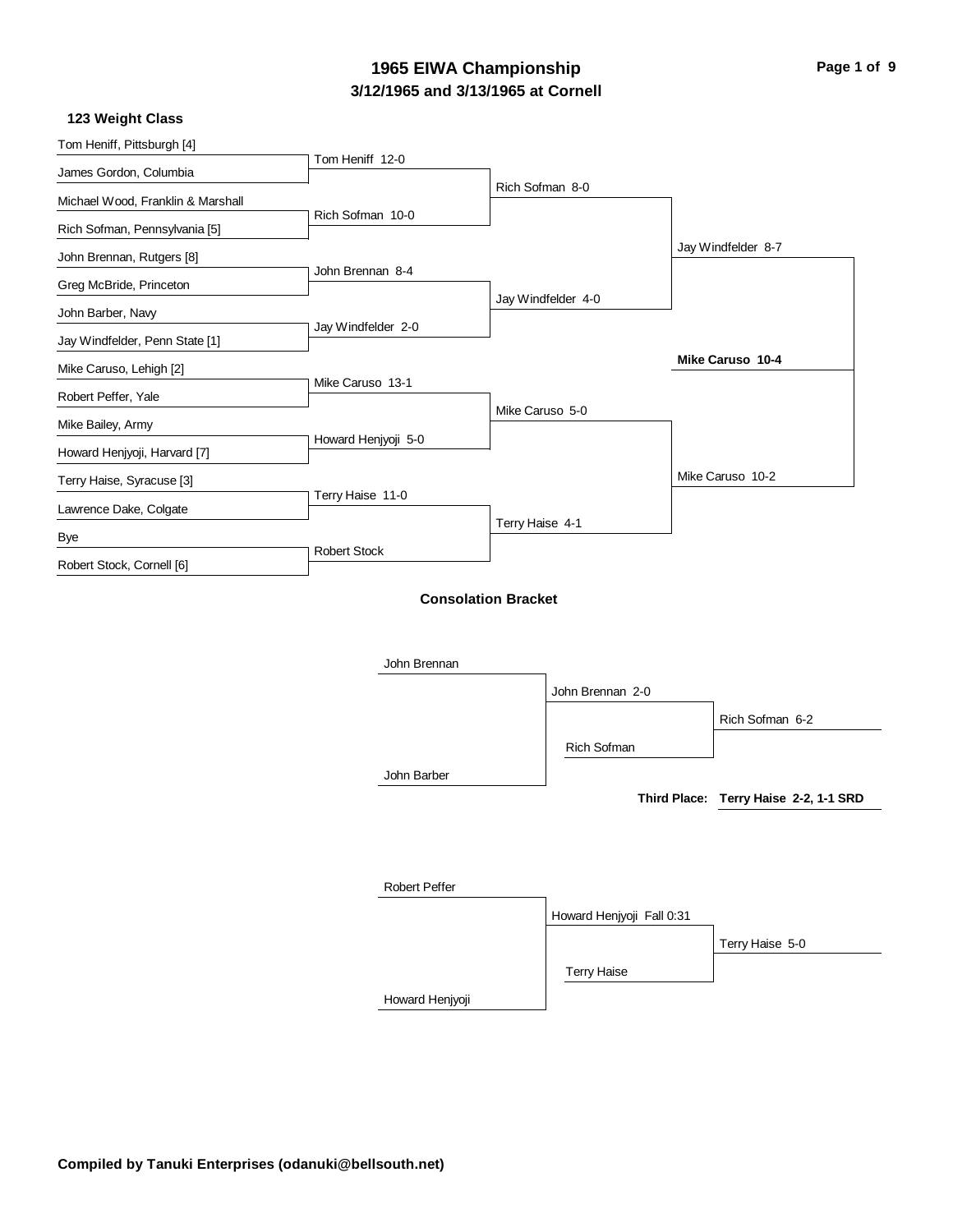### **3/12/1965 and 3/13/1965 at Cornell 1965 EIWA Championship Page 2 of 9**

**130 Weight Class**

| Steve Erber, Penn State [4]             |                                            |                   |                       |                                     |
|-----------------------------------------|--------------------------------------------|-------------------|-----------------------|-------------------------------------|
| Bye                                     | Steve Erber                                |                   |                       |                                     |
| Arnold Lesser, Columbia                 |                                            |                   | Steve Erber Fall 7:33 |                                     |
| Saul Shimansky, Franklin & Marshall [5] | Saul Shimansky 4-2                         |                   |                       |                                     |
| Neal Orr, Cornell [8]                   |                                            |                   |                       | Mike Johnson 4-3                    |
|                                         | Neal Orr 5-0                               |                   |                       |                                     |
| Richard Haney, Colgate                  |                                            |                   | Mike Johnson 8-5      |                                     |
| James Buchli, Navy                      | Mike Johnson 6-3                           |                   |                       |                                     |
| Mike Johnson, Pittsburgh [1]            |                                            |                   |                       | Bob Steenlage 5-4                   |
| Joe Peritore, Lehigh [2]                | Joe Peritore 5-0                           |                   |                       |                                     |
| Tom Gilmore, Harvard                    |                                            | Joe Peritore 11-2 |                       |                                     |
| Gary Pillard, Pennsylvania              | Brian Baker Fall 7:02                      |                   |                       |                                     |
| Brian Baker, Princeton [7]              |                                            |                   |                       |                                     |
| Bob Steenlage, Army [3]                 |                                            |                   |                       | Bob Steenlage 5-5, 1-0              |
| Kerin Raftery, Syracuse                 | Bob Steenlage Fall 8:40                    |                   |                       |                                     |
| Bye                                     |                                            |                   | Bob Steenlage 8-4     |                                     |
| Sam Gramiccioni, Rutgers [6]            | Sam Gramiccioni                            |                   |                       |                                     |
|                                         | <b>Consolation Bracket</b><br>James Buchli |                   |                       |                                     |
|                                         |                                            |                   | Neal Orr 5-1          |                                     |
|                                         |                                            |                   |                       | Steve Erber 7-4                     |
|                                         |                                            |                   | <b>Steve Erber</b>    |                                     |
|                                         | Neal Orr                                   |                   |                       |                                     |
|                                         |                                            |                   |                       | Third Place: Joe Peritore Fall 3:33 |
|                                         |                                            |                   |                       |                                     |
|                                         | Kerin Raftery                              |                   |                       |                                     |
|                                         |                                            |                   | Sam Gramiccioni 14-2  |                                     |
|                                         |                                            |                   |                       | Joe Peritore 4-3                    |
|                                         |                                            |                   | Joe Peritore          |                                     |
|                                         | Sam Gramiccioni                            |                   |                       |                                     |
|                                         |                                            |                   |                       |                                     |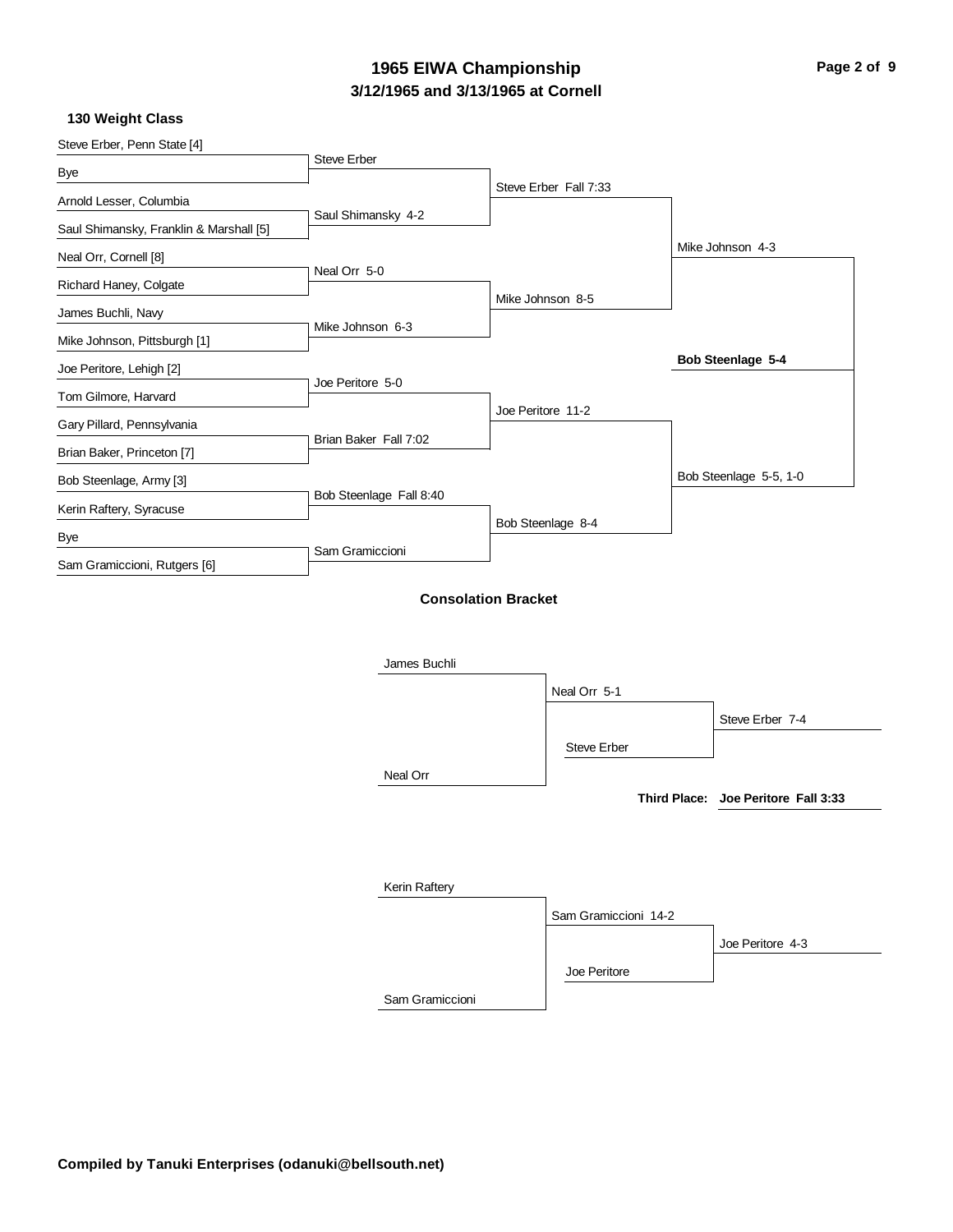### **3/12/1965 and 3/13/1965 at Cornell 1965 EIWA Championship Page 3 of 9**

#### **137 Weight Class**

| Frank O'Korn, Pittsburgh [4]    | Frank O'Korn 6-2       |                            |                       |                                     |
|---------------------------------|------------------------|----------------------------|-----------------------|-------------------------------------|
| Glenn Thiel, Penn State         |                        |                            | Don New Fall 4:27     |                                     |
| John Mayer, Columbia            | Don New Fall 5:41      |                            |                       |                                     |
| Don New, Cornell [5]            |                        |                            |                       |                                     |
| Gunnar Askeland, Rutgers [8]    |                        |                            |                       | Bill Stuart 8-3                     |
| Robert McLaughlin, Princeton    | Gunnar Askeland 4-1    |                            |                       |                                     |
| Jeff Feingold, Temple           |                        |                            | Bill Stuart Fall 5:34 |                                     |
| Bill Stuart, Lehigh [1]         | Bill Stuart 9-2        |                            |                       |                                     |
| Wayne Hicks, Navy [2]           |                        |                            |                       | <b>Bill Stuart 4-2</b>              |
| Albert Gordon, Yale             | Wayne Hicks Fall 1:58  |                            |                       |                                     |
| Mike Schiffman, Pennsylvania    |                        |                            | Wayne Hicks Fall 5:29 |                                     |
| Howard Durfee, Harvard [7]      | Howard Durfee 7-0      |                            |                       |                                     |
| Jim Murrin, Syracuse [3]        |                        |                            |                       | Wayne Hicks 9-6                     |
| Bye                             | Jim Murrin             |                            |                       |                                     |
| Bill Troop, Franklin & Marshall |                        | Jim Murrin 7-4             |                       |                                     |
| Bob Robbins, Army [6]           | Bob Robbins 11-2       |                            |                       |                                     |
|                                 |                        | <b>Consolation Bracket</b> |                       |                                     |
|                                 |                        |                            |                       |                                     |
|                                 |                        |                            |                       |                                     |
|                                 | Jeff Feingold          |                            |                       |                                     |
|                                 |                        |                            | Gunnar Askeland DFT   |                                     |
|                                 |                        |                            |                       | Don New 7-1                         |
|                                 |                        |                            | Don New               |                                     |
|                                 | <b>Gunnar Askeland</b> |                            |                       |                                     |
|                                 |                        |                            |                       | Third Place: Jim Murrin 3-3, 1-1 RD |
|                                 |                        |                            |                       |                                     |
|                                 |                        |                            |                       |                                     |
|                                 | Albert Gordon          |                            |                       |                                     |
|                                 |                        |                            | Howard Durfee 8-0     |                                     |
|                                 |                        |                            |                       | Jim Murrin 5-1                      |
|                                 |                        |                            |                       |                                     |

Howard Durfee

Jim Murrin

**Compiled by Tanuki Enterprises (odanuki@bellsouth.net)**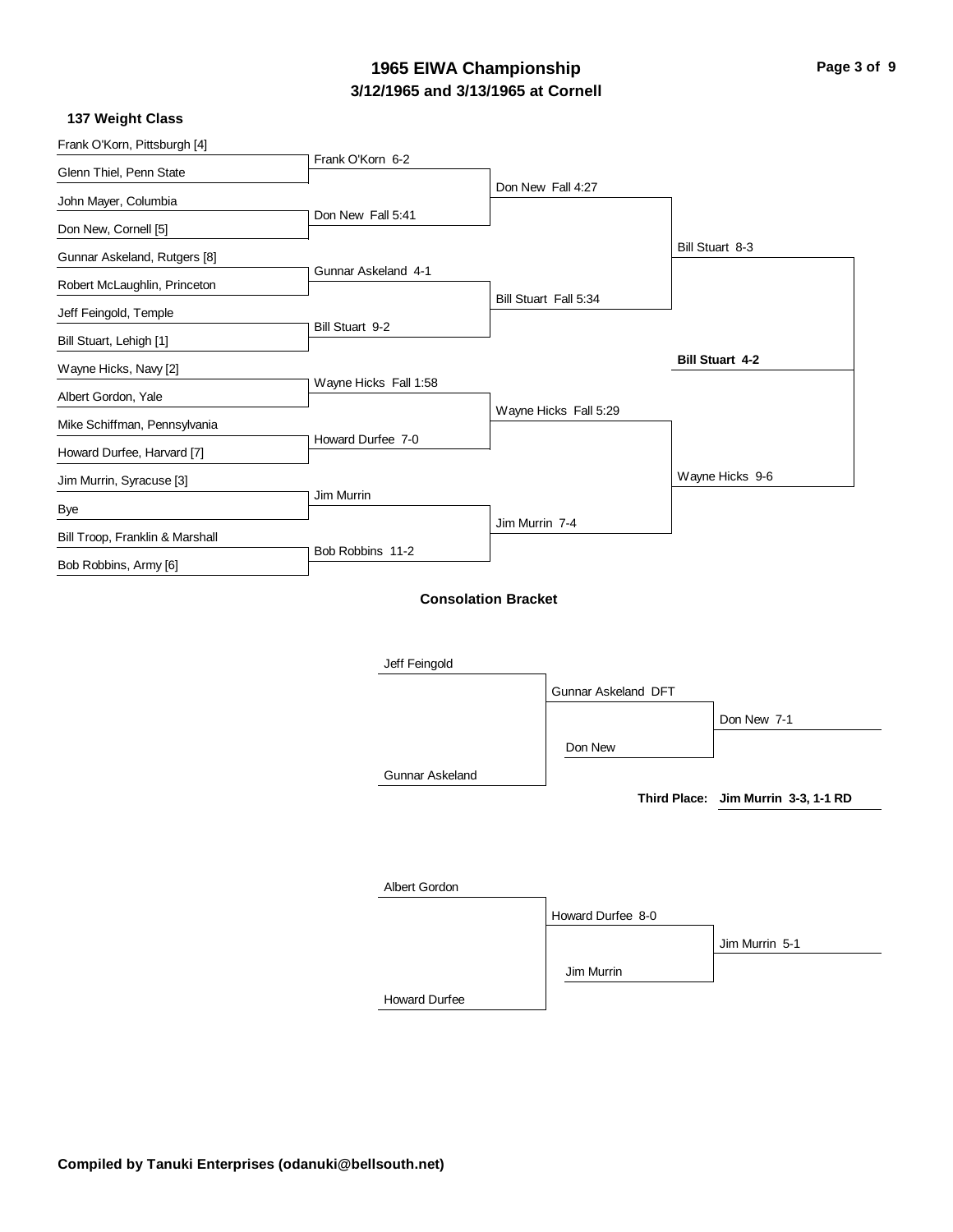### **3/12/1965 and 3/13/1965 at Cornell 1965 EIWA Championship Page 4 of 9**

**147 Weight Class**

| Bill Bower, Temple [4]            | Bill Bower Fall 5:59    |                            |                         |                                    |
|-----------------------------------|-------------------------|----------------------------|-------------------------|------------------------------------|
| John Boyd, Pennsylvania           |                         |                            |                         |                                    |
| Thor Solberg, Princeton           |                         |                            | Ed Franquemont 6-5      |                                    |
| Ed Franquemont, Harvard [5]       | Ed Franquemont 5-0      |                            |                         |                                    |
| Joe DeMeo, Cornell [8]            |                         |                            |                         | Mark Scureman 5-2 OT               |
| George Rogers, Syracuse           | Joe DeMeo Fall 5:35     |                            |                         |                                    |
| Jeffrey Loubet, Colgate           |                         |                            | Mark Scureman Fall 8:00 |                                    |
| Mark Scureman, Army [1]           | Mark Scureman Fall 7:18 |                            |                         |                                    |
| Dino Boni, Pittsburgh [2]         |                         |                            |                         | Dino Boni 6-4                      |
| Chuck Geddes, Franklin & Marshall | Dino Boni 7-0           |                            |                         |                                    |
| Lawrence Nelson, Columbia         |                         | Dino Boni 7-0              |                         |                                    |
| Gene O'Donnell, Rutgers [7]       | Lawrence Nelson 5-3     |                            |                         |                                    |
| Bob Sanders, Navy [3]             |                         |                            |                         | Dino Boni 4-3                      |
|                                   | Bob Sanders Fall 3:23   |                            |                         |                                    |
| Glenn Amsbaugh, Lehigh            |                         | Bob Sanders 8-2            |                         |                                    |
| Robert Malovany, Yale             | Dick DeWalt 5-0         |                            |                         |                                    |
| Dick DeWalt, Penn State [6]       |                         |                            |                         |                                    |
|                                   |                         | <b>Consolation Bracket</b> |                         |                                    |
|                                   |                         |                            |                         |                                    |
|                                   | Jeffrey Loubet          |                            |                         |                                    |
|                                   |                         |                            | Joe DeMeo 4-2           |                                    |
|                                   |                         |                            |                         | Ed Franquemont 2-1                 |
|                                   |                         |                            |                         |                                    |
|                                   |                         |                            | Ed Franquemont          |                                    |
|                                   | Joe DeMeo               |                            |                         | Third Place: Ed Franquemont 7-0 OT |
|                                   |                         |                            |                         |                                    |
|                                   |                         |                            |                         |                                    |
|                                   |                         |                            |                         |                                    |
|                                   | <b>Chuck Geddes</b>     |                            |                         |                                    |
|                                   |                         |                            | Chuck Geddes 2-0        |                                    |
|                                   |                         |                            |                         | Chuck Geddes 4-2                   |

Bob Sanders

Lawrence Nelson

 $\sim$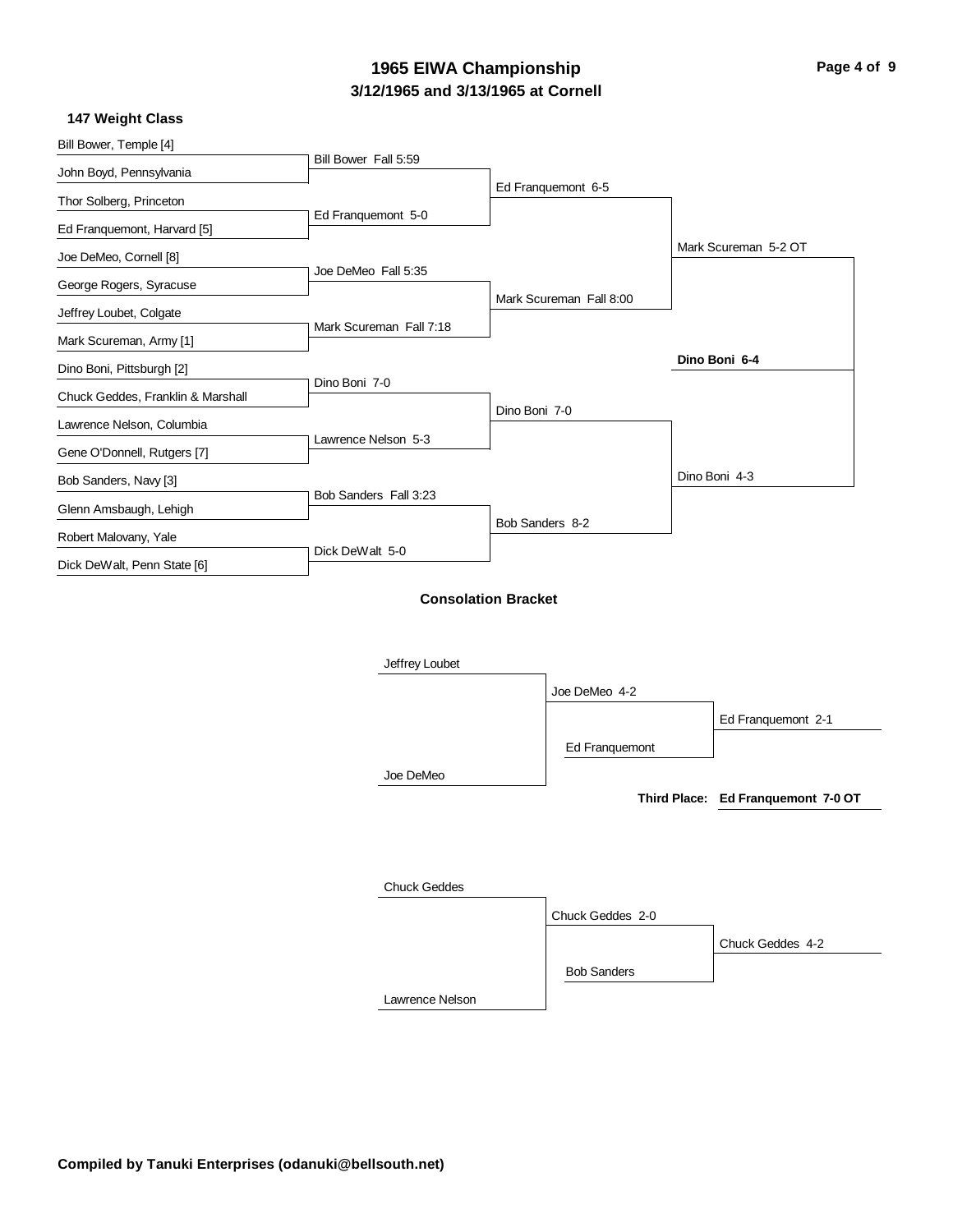### **3/12/1965 and 3/13/1965 at Cornell 1965 EIWA Championship Page 5 of 9**

 $\sim$ 

#### **157 Weight Class**

| Tom Baily, Pittsburgh [4]        | Tom Baily Fall 3:29       |                            |                    |                               |
|----------------------------------|---------------------------|----------------------------|--------------------|-------------------------------|
| Paul Crapsi, Syracuse            |                           |                            |                    |                               |
| Brian Small, Colgate             |                           | Tom Baily 5-1              |                    |                               |
| Al Lilley, Temple [5]            | Al Lilley 5-2             |                            |                    |                               |
| Ed Sharkness, Army [8]           |                           |                            |                    | Geoff Stephens 4-1            |
| Buford Wiley, Navy               | Ed Sharkness 4-3          |                            |                    |                               |
| Paul Martin, Franklin & Marshall |                           |                            | Geoff Stephens 4-2 |                               |
| Geoff Stephens, Cornell [1]      | Geoff Stephens 8-1        |                            |                    |                               |
| Jerry Seaman, Penn State [2]     |                           |                            |                    | Geoff Stephens 6-6, 3-1       |
| Charles Mayer, Columbia          | Jerry Seaman Fall 3:22    |                            |                    |                               |
| Thomas Traud, Pennsylvania       |                           |                            | Jerry Seaman 5-0   |                               |
| Bob Hartenstine, Lehigh [7]      | Bob Hartenstine Fall 4:08 |                            |                    |                               |
| Ken Haltenhoff, Yale [3]         |                           |                            |                    | Jerry Seaman 16-9             |
| David Worcester, Harvard         | Ken Haltenhoff 9-2        |                            |                    |                               |
|                                  |                           |                            | Ken Haltenhoff 6-4 |                               |
| Sam Pierson, Princeton           | John Welch Fall 1:33      |                            |                    |                               |
| John Welch, Rutgers [6]          |                           |                            |                    |                               |
|                                  |                           | <b>Consolation Bracket</b> |                    |                               |
|                                  |                           |                            |                    |                               |
|                                  | Paul Martin               |                            |                    |                               |
|                                  |                           |                            | Ed Sharkness 2-0   |                               |
|                                  |                           |                            |                    | Ed Sharkness 3-0              |
|                                  |                           |                            | Tom Baily          |                               |
|                                  |                           |                            |                    |                               |
|                                  | <b>Ed Sharkness</b>       |                            |                    | Third Place: Ed Sharkness 5-1 |
|                                  |                           |                            |                    |                               |
|                                  |                           |                            |                    |                               |
|                                  |                           |                            |                    |                               |
|                                  | <b>Charles Mayer</b>      |                            |                    |                               |

Bob Hartenstine Bob Hartenstine 3-2 Ken Haltenhoff Bob Hartenstine DFT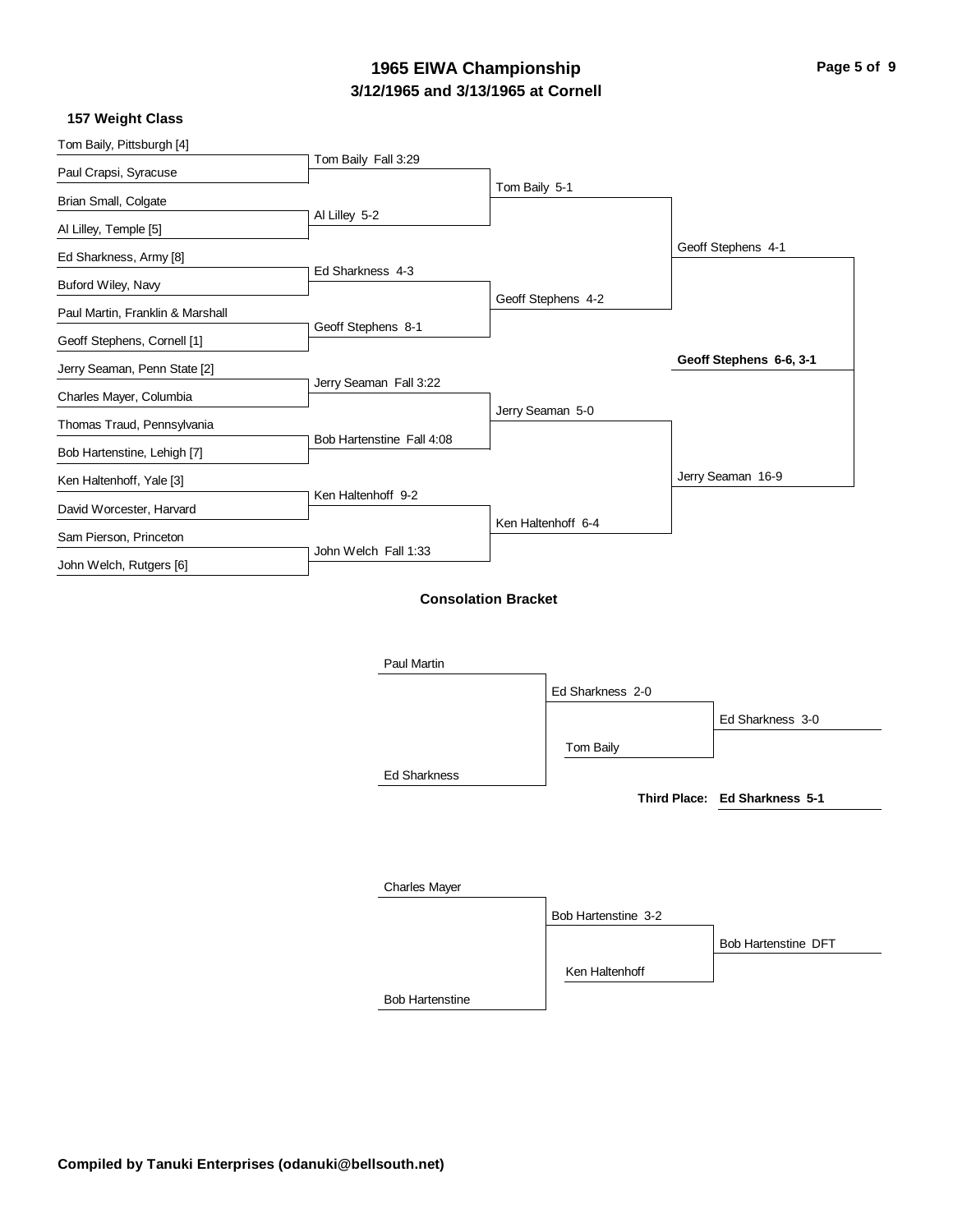### **3/12/1965 and 3/13/1965 at Cornell 1965 EIWA Championship Page 6 of 9**

 $\sim$ 

### **167 Weight Class**

| TUT WEIYIN UIASS                |                         |                            |                 |                              |
|---------------------------------|-------------------------|----------------------------|-----------------|------------------------------|
| Bob Arvin, Army [4]             |                         |                            |                 |                              |
| Chris Wick, Yale                | Bob Arvin Fall 2:38     |                            |                 |                              |
| Steve Leverich, Columbia        |                         | Fran Ferraro 8-5           |                 |                              |
| Fran Ferraro, Cornell [5]       | Fran Ferraro 11-2       |                            |                 |                              |
| Chris Wickens, Harvard [8]      |                         |                            |                 | Marty Strayer 7-2            |
| Tony Peters, Rutgers            | Tony Peters 5-4         |                            |                 |                              |
| Mark Clark, Franklin & Marshall |                         | Marty Strayer Fall 2:45 OT |                 |                              |
| Marty Strayer, Penn State [1]   | Marty Strayer Fall 6:50 |                            |                 |                              |
| Harley Ferguson, Lehigh [2]     |                         |                            |                 | Marty Strayer 5-2            |
| Sanford Mintz, Colgate          | Harley Ferguson 9-2     |                            |                 |                              |
| Clair Riley, Pittsburgh         |                         | Harley Ferguson 7-7, 5-3   |                 |                              |
| Gerry Gates, Pennsylvania [7]   | Clair Riley 6-2         |                            |                 |                              |
| Lew Roberts, Syracuse [3]       |                         |                            |                 | Lew Roberts 3-2              |
| James Greutert, Temple          | Lew Roberts Fall 1:53   |                            |                 |                              |
| Bryant Crouse, Princeton        |                         | Lew Roberts 1-1, 1-1 RD    |                 |                              |
| Dave Palmer, Navy [6]           | Dave Palmer Fall 4:56   |                            |                 |                              |
|                                 | Mark Clark              | <b>Consolation Bracket</b> |                 |                              |
|                                 |                         |                            | Tony Peters 8-4 |                              |
|                                 |                         |                            |                 | Fran Ferraro Fall 2:27       |
|                                 |                         |                            | Fran Ferraro    |                              |
|                                 | <b>Tony Peters</b>      |                            |                 |                              |
|                                 |                         |                            |                 | Third Place: Dave Palmer 2-1 |
|                                 | <b>James Greutert</b>   |                            |                 |                              |
|                                 |                         |                            | Dave Palmer DFT |                              |
|                                 |                         |                            |                 | Dave Palmer 3-2              |
|                                 |                         |                            | Harley Ferguson |                              |

Dave Palmer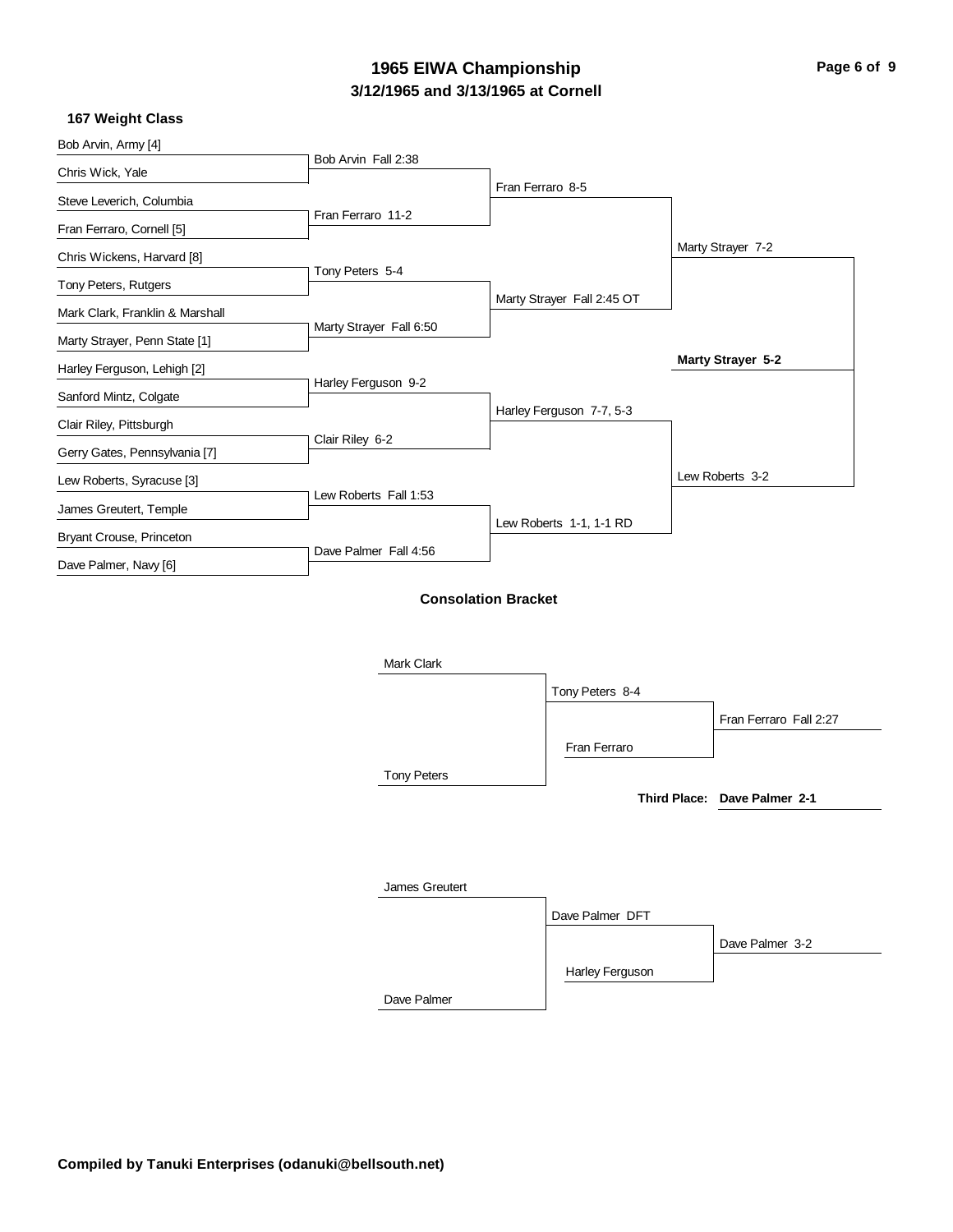# **3/12/1965 and 3/13/1965 at Cornell 1965 EIWA Championship Page 7 of 9**

### **177 Weight Class**

| Ron Geiser, Rutgers [4]                  | Ron Geiser 14-5         |                    |                       |                            |
|------------------------------------------|-------------------------|--------------------|-----------------------|----------------------------|
| Tom Little, Temple                       |                         |                    |                       |                            |
| Bye                                      |                         | Ron Geiser 11-7    |                       |                            |
| Bob Buchwald, Cornell [5]                | <b>Bob Buchwald</b>     |                    |                       |                            |
| Ray Sepata, Army [8]                     |                         |                    |                       | Gerry Franzen Fall 3:27 OT |
| Jeff Grant, Harvard                      | Ray Sepata 5-0          |                    |                       |                            |
| Robert Harrison, Princeton               |                         | Gerry Franzen 13-5 |                       |                            |
|                                          | Gerry Franzen Fall 1:48 |                    |                       |                            |
| Gerry Franzen, Navy [1]                  |                         |                    |                       | Gerry Franzen Fall 4:45    |
| Lee Hall, Pittsburgh [2]                 | Lee Hall Fall 1:42      |                    |                       |                            |
| Bill Jorden, Pennsylvania                |                         | Lee Hall Fall 7:58 |                       |                            |
| Alan Yankovitz, Columbia                 | Terry Hostetter 6-1     |                    |                       |                            |
| Terry Hostetter, Franklin & Marshall [7] |                         |                    |                       |                            |
| Tom Schlendorf, Syracuse [3]             |                         |                    |                       | Tom Schlendorf 5-2         |
| Roger Olesen, Penn State                 | Tom Schlendorf 6-5      |                    |                       |                            |
| Bye                                      |                         | Tom Schlendorf 7-3 |                       |                            |
| Ron Bushner, Lehigh [6]                  | Ron Bushner             |                    |                       |                            |
|                                          | Robert Harrison         |                    | Ray Sepata 2-0        |                            |
|                                          |                         |                    |                       | Ron Geiser 5-4             |
|                                          |                         |                    | Ron Geiser            |                            |
|                                          |                         |                    |                       |                            |
|                                          | Ray Sepata              |                    |                       | Third Place: Lee Hall 2-0  |
|                                          |                         |                    |                       |                            |
|                                          |                         |                    |                       |                            |
|                                          |                         |                    |                       |                            |
|                                          | Roger Olesen            |                    |                       |                            |
|                                          |                         |                    | Ron Bushner Fall 5:15 |                            |
|                                          |                         |                    |                       | Lee Hall 2-0               |
|                                          |                         |                    | Lee Hall              |                            |
|                                          | Ron Bushner             |                    |                       |                            |
|                                          |                         |                    |                       |                            |
|                                          |                         |                    |                       |                            |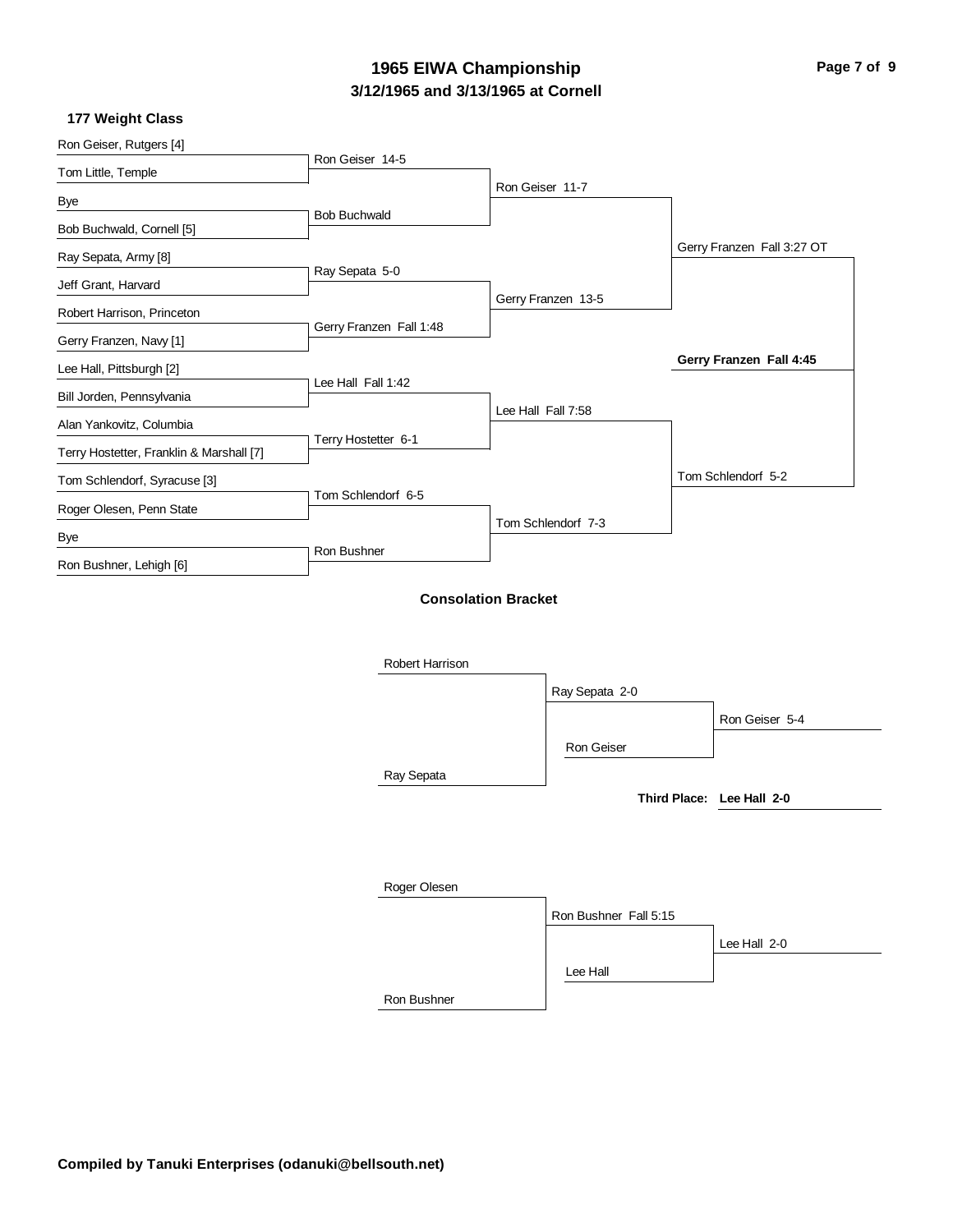# **3/12/1965 and 3/13/1965 at Cornell 1965 EIWA Championship Page 8 of 9**

### **191 Weight Class**

| Gerry Everling, Syracuse [4]        | Gerry Everling Fall 3:48   |                  |                         |                                     |
|-------------------------------------|----------------------------|------------------|-------------------------|-------------------------------------|
| Jim Hackett, Rutgers                |                            |                  |                         |                                     |
| Steve Sawyer, Pennsylvania          |                            |                  | Gerry Everling 10-8     |                                     |
| Ben Brooks, Harvard [5]             | Ben Brooks 6-4             |                  |                         |                                     |
| Ellery Seitz, Penn State [8]        |                            |                  |                         | Gerry Everling 10-1                 |
| Mort McClennan, Lehigh              | Ellery Seitz 10-8          |                  |                         |                                     |
| George Shuster, Yale                |                            | Ellery Seitz 3-2 |                         |                                     |
| Dave Morash, Columbia [1]           | Dave Morash Fall 4:20      |                  |                         |                                     |
| Guido Carloni, Navy [2]             |                            |                  |                         | Gerry Everling 4-2                  |
| George Cormeny, Franklin & Marshall | Guido Carloni Fall 1:30    |                  |                         |                                     |
| Bill Bodle, Pittsburgh              |                            |                  | Guido Carloni Fall 7:40 |                                     |
| Duane Storie, Cornell [7]           | Duane Storie Fall 6:31     |                  |                         |                                     |
| Tom Abraham, Army [3]               |                            |                  |                         | Tom Abraham 4-2                     |
| Don Joye, Princeton                 | Tom Abraham 6-1            |                  |                         |                                     |
| Bye                                 |                            |                  | Tom Abraham 3-1         |                                     |
| Jeff Nichols, Colgate [6]           | Jeff Nichols               |                  |                         |                                     |
|                                     | <b>Consolation Bracket</b> |                  |                         |                                     |
|                                     |                            |                  |                         |                                     |
|                                     |                            |                  |                         |                                     |
|                                     | Jim Hackett                |                  |                         |                                     |
|                                     |                            |                  | Ben Brooks 11-6         |                                     |
|                                     |                            |                  |                         | Ellery Seitz 3-0                    |
|                                     |                            |                  | <b>Ellery Seitz</b>     |                                     |
|                                     | <b>Ben Brooks</b>          |                  |                         |                                     |
|                                     |                            |                  |                         | Third Place: Guido Carloni 1-1, 1-0 |
|                                     |                            |                  |                         |                                     |
|                                     |                            |                  |                         |                                     |
|                                     | Don Joye                   |                  |                         |                                     |
|                                     |                            |                  | Jeff Nichols 4-0        |                                     |
|                                     |                            |                  |                         | Guido Carloni 7-5                   |
|                                     |                            |                  | Guido Carloni           |                                     |
|                                     | Jeff Nichols               |                  |                         |                                     |
|                                     |                            |                  |                         |                                     |